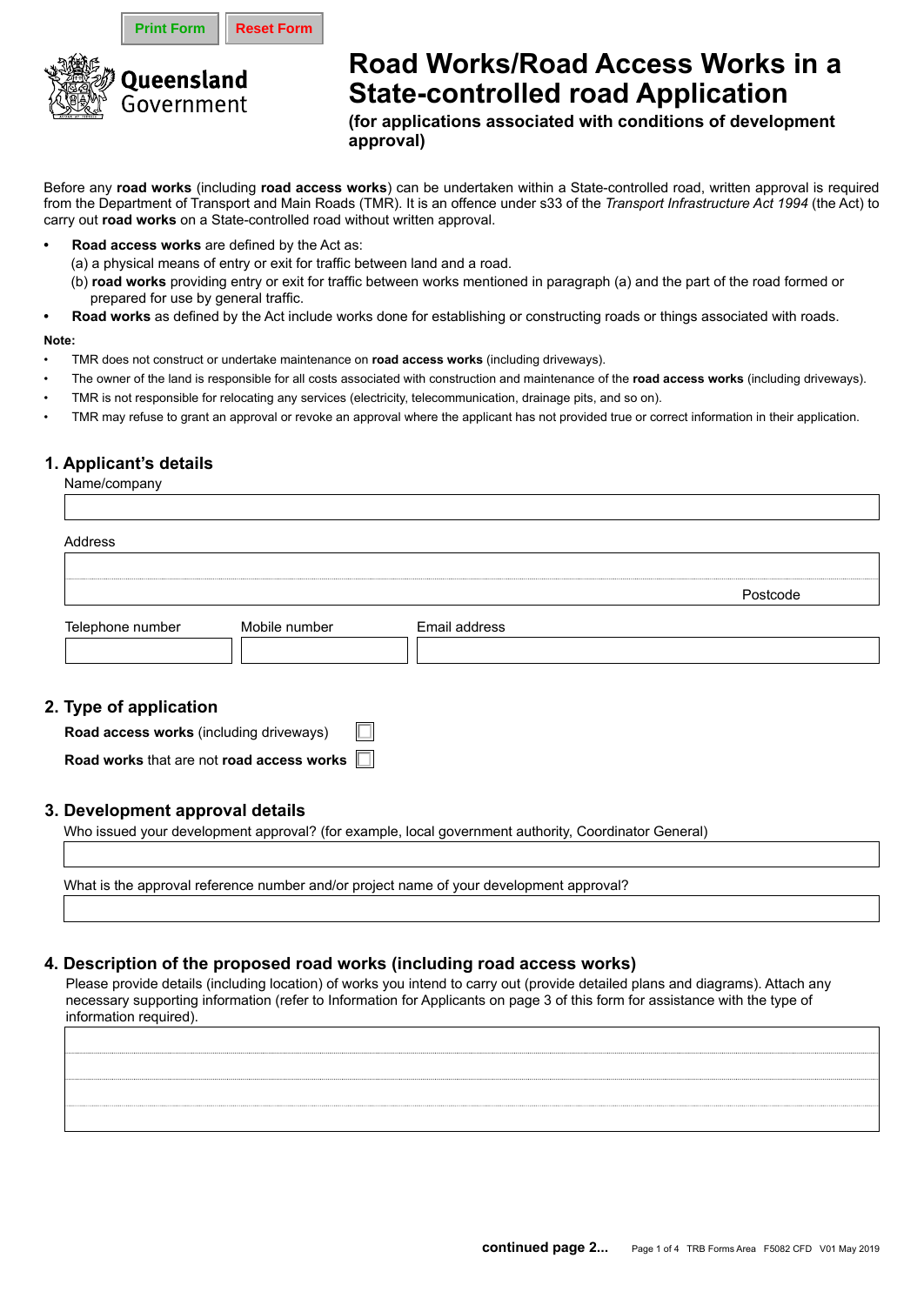#### **Road Works/Road Access Works in a State-controlled road Application ... continued page 2 of 4**

#### **5. Declaration**

I/We the applicant(s):

- request approval of the proposed **road works/road access works** detailed in this application under s33 of the Act
- warrant that the information provided in/or attached to this application is true and accurate to the best of my/our knowledge.

#### **For individual applicants**

| Signature                                                                                                                                                                                                                                                                                                                                                                 | Date                         |
|---------------------------------------------------------------------------------------------------------------------------------------------------------------------------------------------------------------------------------------------------------------------------------------------------------------------------------------------------------------------------|------------------------------|
|                                                                                                                                                                                                                                                                                                                                                                           | $\prime$<br>$\prime$         |
| For corporate applicants<br>executed in accordance with s127 of the Corporations Act 2001 (Cth)                                                                                                                                                                                                                                                                           |                              |
| Company name                                                                                                                                                                                                                                                                                                                                                              |                              |
| Australian Company Number (ACN)                                                                                                                                                                                                                                                                                                                                           |                              |
| Name and position                                                                                                                                                                                                                                                                                                                                                         |                              |
|                                                                                                                                                                                                                                                                                                                                                                           |                              |
| Signature                                                                                                                                                                                                                                                                                                                                                                 | Date<br>$\prime$<br>$\prime$ |
| Name and position                                                                                                                                                                                                                                                                                                                                                         |                              |
|                                                                                                                                                                                                                                                                                                                                                                           |                              |
| Signature                                                                                                                                                                                                                                                                                                                                                                 | Date                         |
|                                                                                                                                                                                                                                                                                                                                                                           | $\prime$<br>$\prime$         |
| Note:                                                                                                                                                                                                                                                                                                                                                                     |                              |
| Where the applicant is a company, the applicant must:<br>insert the company name and the ACN<br>$\bullet$<br>sign the application in accordance with s127 of the Corporations Act 2001 (Cth) - that is either:<br>$\bullet$<br>1. two directors<br>one director and the company secretary<br>2.<br>3. if the company has a sole director and sole secretary, that person. |                              |

Where the applicant is not an individual or a company, such as an incorporated association, please modify the execution block to suit.

## **6. Application checklist**

| Name and contact details provided                                                            |  |
|----------------------------------------------------------------------------------------------|--|
| Details about the proposed works                                                             |  |
| Form signed by all applicants. This must be signed before the application will be considered |  |

**Privacy statement -** TMR is collecting the information on this form for the purposes of assessing proposed **road works** in accordance with the Act. Your personal details will not be disclosed to any other third party without your consent unless required by law.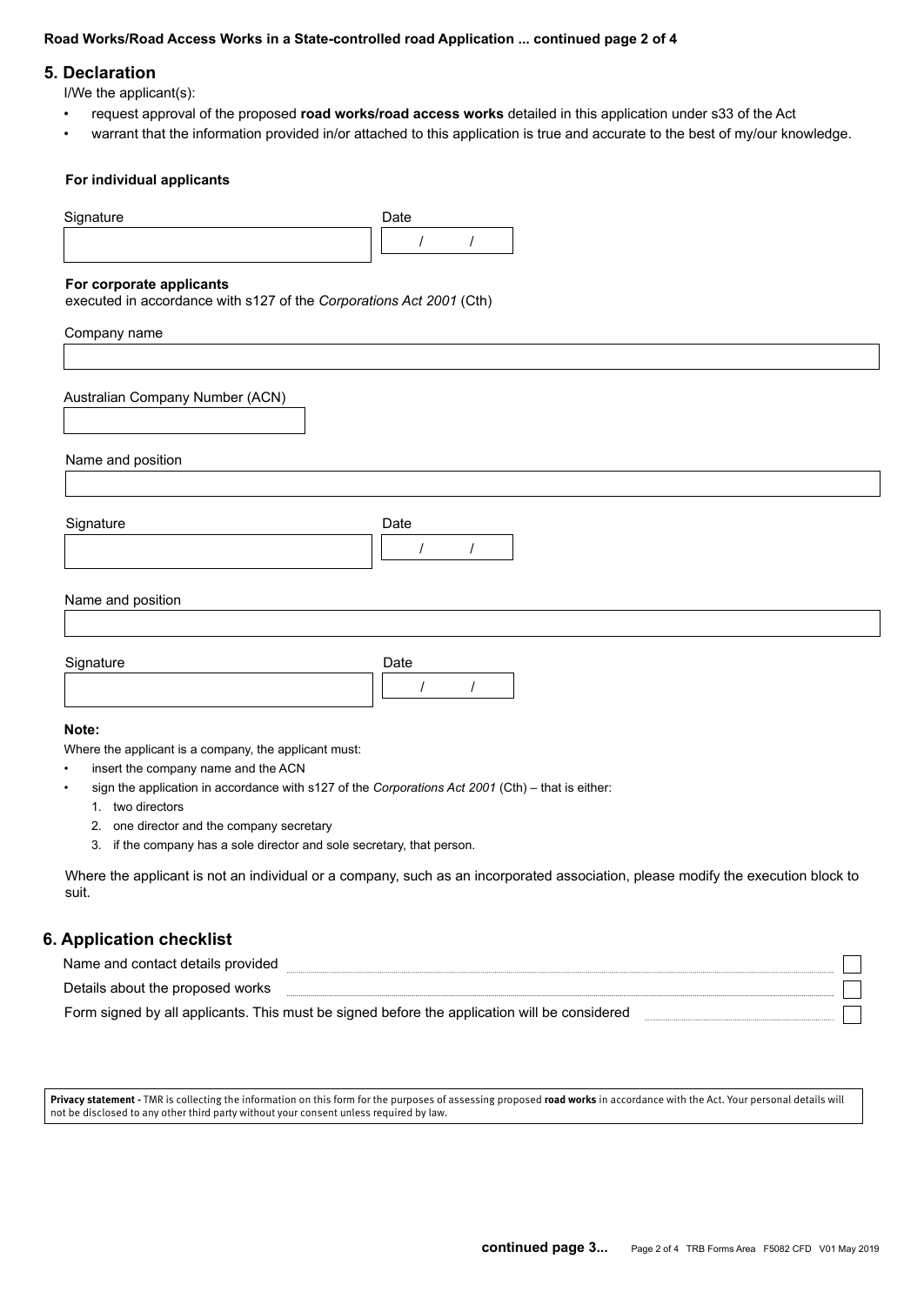## **Information for applicants**

#### **Road works/road access works approvals** (s33 of the Act)

The information that is required by TMR to assess an application for **road works** (including **road access works**) approval will largely depend upon the site and scale of the **road works** to be constructed. Detailed design of the **road works** consistent with the requirements of the conditions of approval, conforming to the requirements of the TMR's *Road Planning and Design Manual* and certified by a Registered Professional Engineer of Queensland (RPEQ) may be necessary. The following list provides examples of the types of issues that may need to be addressed in the detailed design:

- horizontal and vertical alignment of the works
- cross sections
- property accesses
- drainage design
- sight distances

Contact your local TMR office if you require further assitance with determining what is required to be included in your application.

#### **The approval process takes time**

The applicant should ensure sufficient time is allowed for TMR to assess the application. TMR will use its best endeavours to respond within 10 business days with either:

- i. an acknowledgement of your application
- ii. a request for further information
- iii. a notice of decision of your application.

The type of initial response the applicant will receive will depend on the complexity of the application and the information provided.

#### **An approval may be conditional**

The application must be consistent with the relevant development approval and meet TMR's design requirements. Where this occurs, the applicant will receive a 'Letter of Conditional Approval'. This does not authorise works to commence. The 'Letter of Conditional Approval' contains conditions which must be met before the works can be constructed.

Once TMR is satisfied the conditions have been complied with, the applicant will receive an 'Authority to Commence Works'.

#### **Conditions that may be imposed**

Before TMR will approve an application, it will generally require:

- that the construction work is to proceed without unreasonable interruption to traffic. This may include the requirement for a Construction Workplace Plan, including a Traffic Management Plan. Any traffic control will need to be undertaken by a company which is registered under the Traffic Management Registration Scheme. Refer to https://www.tmr.qld.gov.au/businessindustry/Business-with-us/Approved-products-and-suppliers/Traffic-engineering-and-road-safety-approved-products/Traffic-Management-Registration-Scheme.
- details of your contractor. You must be able to demonstrate your nominated contractor has sufficient expertise to carry out the proposed work.
- that the nominated contractor indemnify TMR from any liability connected with the works.
- that the nominated contractor has an appropriate level of public liability insurance cover. The nominated contractor may also be required to provide a copy of the policy and/or certificates of insurance.
- that the applicant be responsible for rectifying any negative impacts on the road corridor caused by or connected with carrying out the works, such as environmental damage and/or matters affecting public safety.
- that the applicant is responsible for identifying and complying with all other laws and requirements which may relate to carrying out works or activities.
- that the applicant pay a bond to TMR.

It is the applicant's responsibility to ensure that all conditions of approval given by TMR are complied with.

Applicants should contact TMR if they require any assistance with understanding what they are required to do before they undertake approved works.

- pavement design
- relocating utilities
- signage and pavement markings
- speed environment.